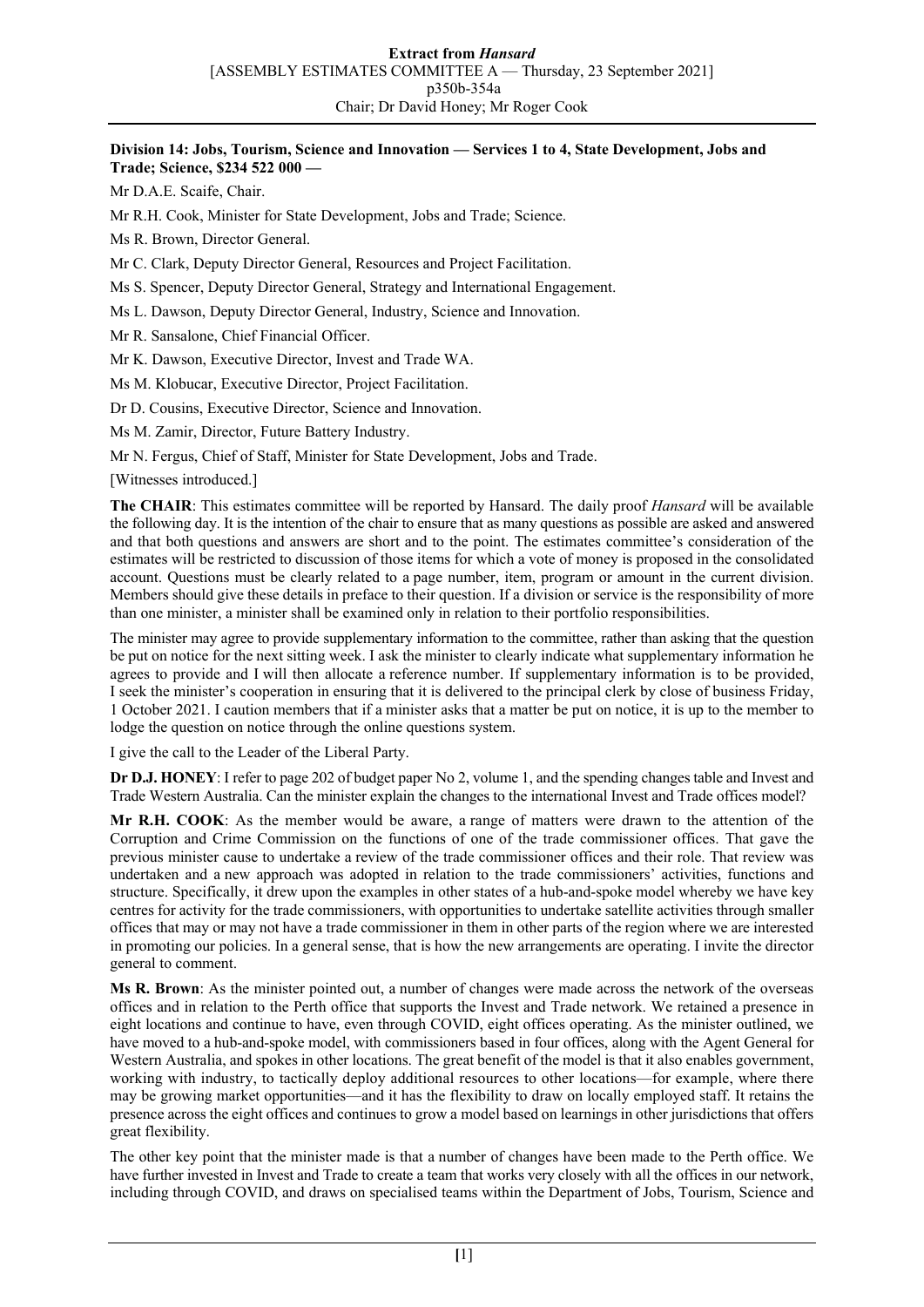Innovation to head up particular agendas around advancing new or existing industries and working with other government agencies, whether that be in battery materials, the space agenda or international education. It draws in terms of not just that presence overseas and the network back to Perth, but also having a greater coordinated approach with annual Invest and Trade plans. It is very much about a joined-up approach and maximising flexibility into the future.

**Dr D.J. HONEY**: Is the minister able to—sorry; I know the minister is able to—would the minister outline the trade commissioners we now have, where they will be based and which countries they service?

**Mr R.H. COOK**: We have the Agent General in London that takes on a European role as well. We have the Investment and Trade Commissioner for India–Gulf, I think initially based in Mumbai. In addition, we have the Investment and Trade Commissioner for ASEAN, which will be in Jakarta, but probably in Singapore in the first instance. We have the Investment and Trade Commissioner for North East Asia in Japan, which will also be operating a satellite office in Seoul. Of course, the big one is the Investment and Trade Commissioner for Greater China in Shanghai.

# [12.40 pm]

**Dr D.J. HONEY**: Which nations will be covered by the Investment and Trade Commissioner for ASEAN?

**Mr R.H. COOK**: Obviously, Indonesia remains a key market, or a key point of engagement for us, which is the reason that office is based in Jakarta, but it will also include Singapore, Vietnam, and any other countries in that ASEAN region.

**Dr D.J. HONEY**: As the United States is the single largest investor in Australia, was any thought given to having a trade commissioner in the United States dedicated to that market?

**Mr R.H. COOK**: It is funny that the member should mention that; it is something that I have engaged on extensively with the director general as we talk about how we can continue to grow our investment and trade opportunities. There was a bit of discussion about where that person should be based, but I certainly think we need to look at how we can expand our networks into the US. The other aspect of that is I do not think we have any offices in Europe, so we need to think about how we can extend the Agent General's reach through a bit of extra infrastructure.

**Dr D.J. HONEY**: Maybe one in France!

**Mr R.H. COOK**: The one in the US will not be at Disney, Florida! I dare say we might be able to move in next to Mathias in his Paris apartment! I think the suggestion is probably further east.

**Dr D.J. HONEY**: Is the minister aware how many trade offices Victoria has?

**Mr R.H. COOK**: No.

**Dr D.J. HONEY**: Further, I put this to the minister —

**The CHAIR**: I am concerned about whether this is related to a budget item, member for Cottesloe. Where are we?

**Dr D.J. HONEY**: It is absolutely related to the budget item and the provision of this service.

**The CHAIR**: Could you point that out to me, please?

**Dr D.J. HONEY**: Yes, I can. We are on page 128 of budget paper No 2 and the provision of overseas offices. I am trying to dig into the detail of those offices and whether they are adequate.

**The CHAIR**: I am really not satisfied that a question about the Victorian offices is relevant to the budget.

**Dr D.J. HONEY**: I am not persisting with that question.

**The CHAIR**: I see; okay.

**Dr D.J. HONEY**: Minister, I put it to you that Victoria has 22 of those offices.

**The CHAIR**: I am going to be very clear, Leader of the Liberal Party. I do not expect a preamble when I have already said that a question on that topic would not be in order because it is not relevant to the budget. I will allow the question to proceed, but please bear that in mind, moving forward.

**Dr D.J. HONEY**: I will; thank you very much for your indulgence, chair. I am grateful for that.

Is the minister concerned that we have offended some of our near neighbours, in particular, India and Indonesia, by effectively downgrading our trade commission services to those nations? India is fly-in fly-out out of Dubai. The feedback I have received is that that has caused offence in India because they see that as us downgrading our relationship with India. We know that trade with India is not substantial from Australia, but we also recognise that that is a major potential future market, and that long-term relationships are crucial to develop those markets. The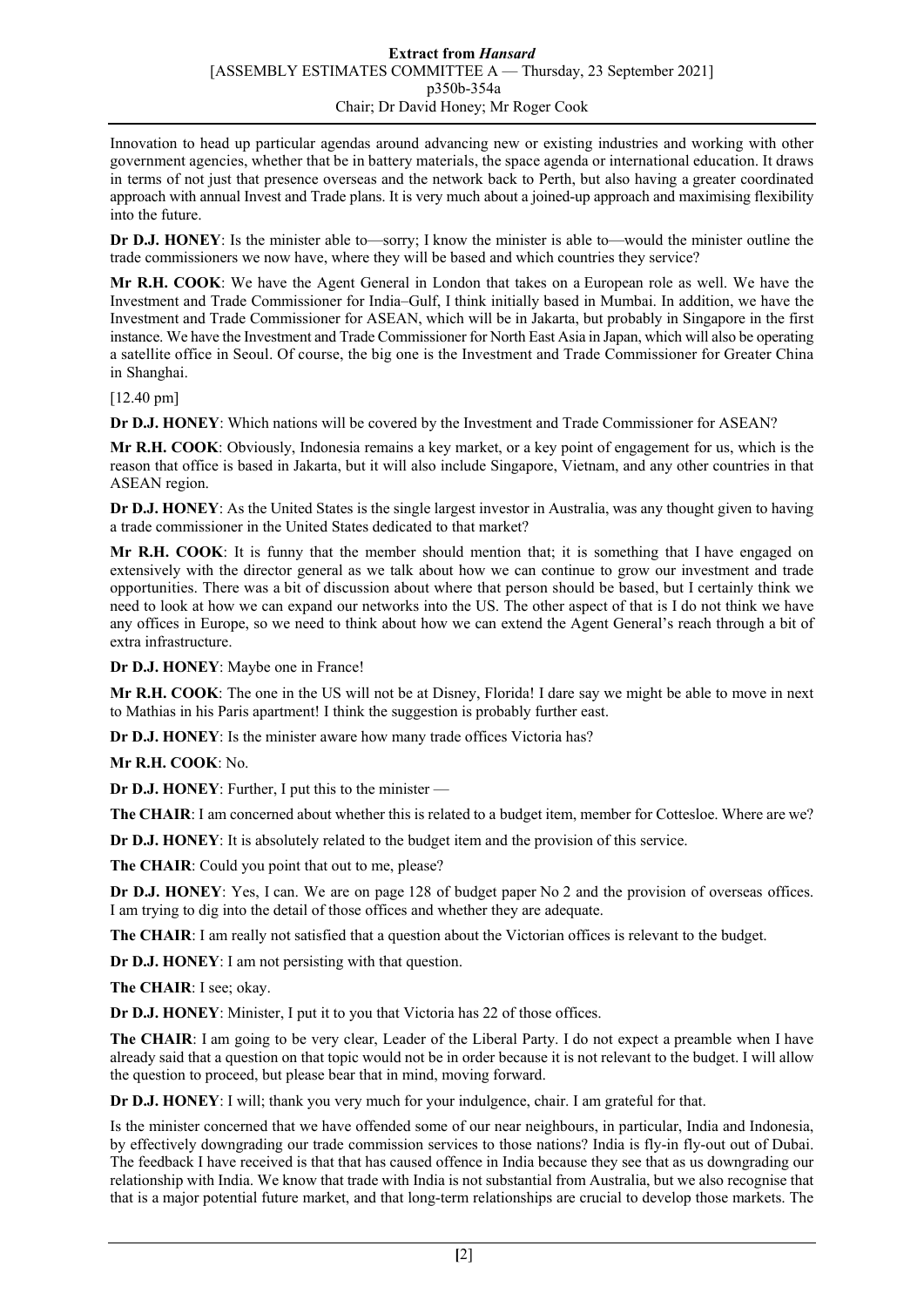downgrading of the office in Indonesia is also causing concern. Has the minister had similar feedback, or is he concerned that this model has already caused harm to our relationship with those countries?

**Mr R.H. COOK**: Member, I am aware of social media activity around this, which is primarily generated from within Western Australia. I have not had a single representation from a trade or country representative that would suggest that we are downgrading our efforts at all. On the contrary, I think they recognise that we have pivoted to a much more professional and strategic approach to our investment and trade offices. That has included boosting the investment and trade policy unit inside the Department of Jobs, Tourism, Science and Innovation with an extra \$440 000 in 2021–22, and I think we are actually seeing an appreciation that Western Australia sees its engagement in overseas markets and in our trade discussions in a much more strategic and deliberate way. Contrary to what the member is suggesting, I am finding that people are very open and keen to engage with us and are looking forward to the opportunity of a much more proactive relationship with our teams.

**Dr D.J. HONEY**: I refer to the staff that fill those commission roles. Does the minister believe that it is important that those commissioners actually have some history or experience in the countries that they are visiting? It has been put to me that, in fact, that is not the case for a number of those commissioners, and that although they may be fine people—I am obviously not passing any judgement on them as individuals or their capacity to do general work they lack experience in the countries that they will be responsible for liaising with in trade matters.

**Mr R.H. COOK**: I am just thinking about how to respond to this. I have met each of the trade commissioners. They are exceptionally talented people and were incredibly successful at making me feel entirely inadequate through not only their skills and qualifications, but also the history that they bring to their positions. I cannot think of one who is not an outstanding candidate for this particular task. But we do not make any apologies for the fact that this is a different way to approach our trade and investment strategy. I guess that it goes beyond what we might typify as the relationship-driven sole trader approach previously taken to activities in this area, to one that is now more akin to how we might look at Austrade and the way it conducts itself. We have well-supported people whose work is based upon strategic market outlooks with a strategy and a policy driven by the government of the day. They are undertaking work over a three or four-year tour of duty to deliver on behalf of the state. I think, in the past, these roles have been more akin to quasi-diplomatic, relationship-building roles. I think that has a role to play, but these people are there to drive the Western Australian economy through a strong investment and trade policy, which is now being driven by the department. From that perspective, it probably does not offend, but some people who have watched this space over many years would probably be a little bit taken aback by how much it has changed. This is a fresh and, I think, more professional and strategic approach to investment and trade activity.

**Dr D.J. HONEY**: Surely it is important that these commissioners have knowledge of the history and culture of the country they are working with? We would expect that these people could fulfil their roles more usefully if they had that knowledge. I appreciate what the minister is saying, but in this case, it is also critically about relationships. It has certainly been put to me in a study I participated in for the Economics and Industry Standing Committee that that was crucial for trade with India, for example. Someone who regarded it as transactional would not be successful. The question is: does the minister not think that is important?

**Mr R.H. COOK**: Yes, I agree with the member. He seems to be inviting me to undertake a bit of a character or curriculum vitae defence of each of the trade commissioners. I just say that I think his analysis of what is needed is correct, and, in buckets and spades, each of the trade commissioners delivers on that need.

# [12.50 pm]

**Dr D.J. HONEY**: I refer to page 202 of budget paper No 2 and the line item for the "Oakajee Strategic Industrial Area Access Road" in the table of spending changes. I have asked a few ministers questions about this and they have said to me that responsibility for developing the Oakajee estate falls within the Minister for State Development, Jobs and Trade's ambit. My first question is: does the development of the Oakajee estate fall within the minister's responsibility?

**The CHAIR**: The minister—with information coming from all angles!

**Mr R.H. COOK**: From all sides, chair. This is a well-drilled team!

The strategies for strategic industrial areas come under my portfolio, although the member will appreciate that the Minister for Hydrogen Industry has an acute interest in the development of those sorts of facilities for Oakajee. So, yes.

**Dr D.J. HONEY**: When we discussed this matter during the hearing with the Mid West Ports Authority, the CEO of the Geraldton port said that he believed a port at Oakajee was at least 15 years away. Does the minister have a view on the likely timing for the development of a port at Oakajee?

**Mr R.H. COOK**: I would not want to speculate on that. Obviously, a range of parties are interested in the opportunities that exist at Oakajee, including those who are interested in the potential for a port-based facility. The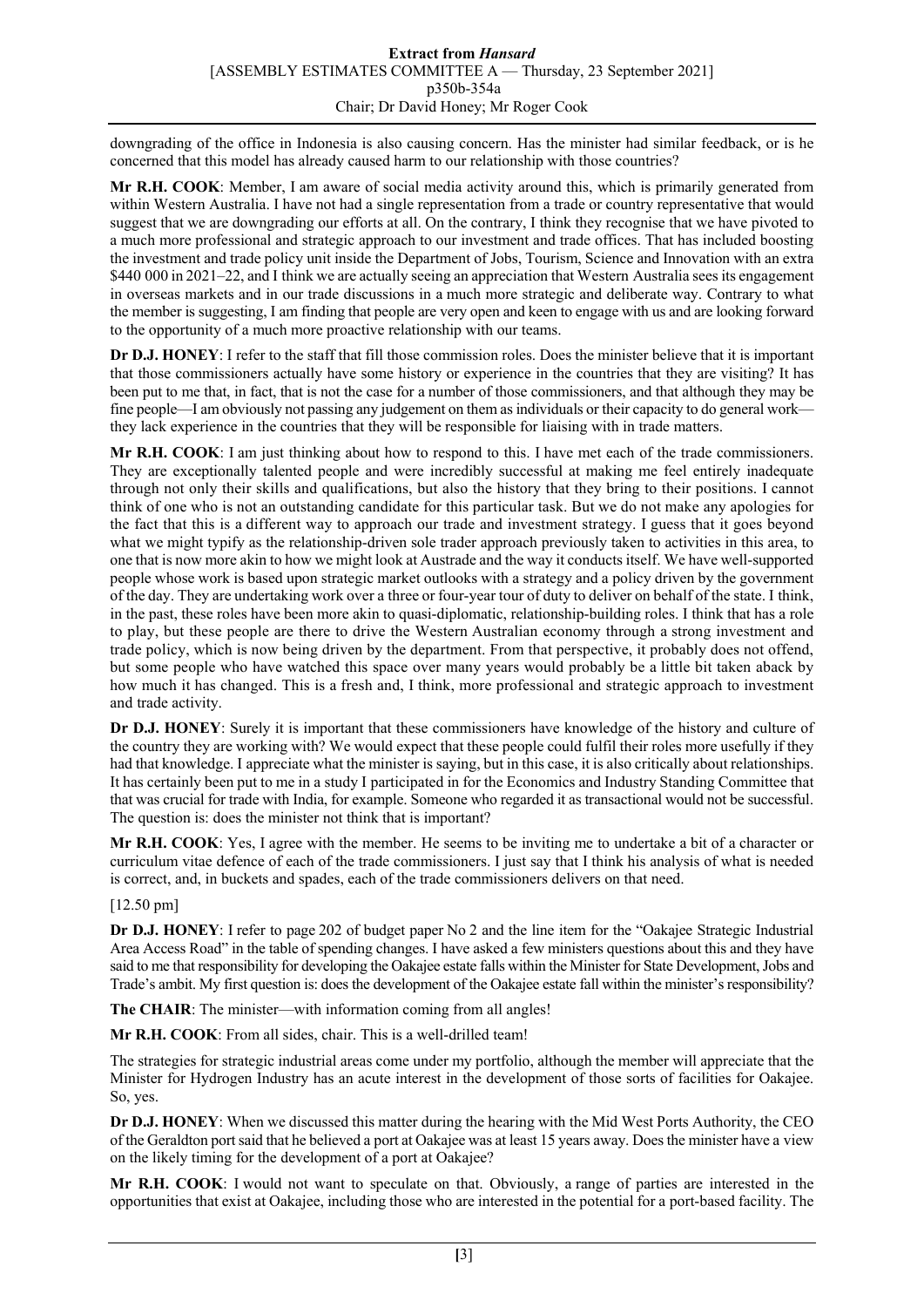development of Oakajee continues to progress according to schedule. DevelopmentWA, as the freehold landowner, in consultation with the Department of Jobs, Tourism, Science and Innovation and Main Roads WA, is progressing approvals, detailed design and procurement for the Oakajee access road. It remains on schedule to commence construction in early 2022, with an approximately six-month construction period.

With regard to whether a port is developed at Oakajee and the timing of it, that is, as perhaps the member's evidence demonstrates, speculative.

**Dr D.J. HONEY**: Can the minister clarify a matter for me? When I had a meeting with representatives from the City of Greater Geraldton, I was told that the Oakajee estate formed part of a land settlement with the Yamatji people or native title group, so that would mean that they are the freehold owners of that estate. This is a genuine, open question. What is the status of the ownership of that estate? Who actually owns that land?

**Mr R.H. COOK**: I will invite the director general to make some comments.

**Ms R. Brown**: There is obviously a lot of activity around Oakajee more generally and, as the member has mentioned, the road access election commitment and its delivery, and broader work around the activation of Oakajee. As the member has outlined, the settlement with the Yamatji people also included aspects around the future benefits of Oakajee. As the minister has outlined, a degree of ownership is with DevelopmentWA, but I might refer it to Chris Clark, who has further detail of aspects of the work around Oakajee and also the link to a return of benefits to the Yamatji people.

**Mr C. Clark**: Yes, the current situation is that the port land is vested in the Mid West Ports Authority and the surrounding general industrial land is held by DevelopmentWA.

**Dr D.J. HONEY**: I am confused. What is the nature of the interest of the Yamatji people in that industrial estate? In the rest of Geraldton, there have been land transfers and I understand that, in those cases, they are simply freehold title; for example, some of the old railway lands in Geraldton have been transferred to the same organisation and it is able to develop that. What is the nature of the interest of the Yamatji people in the Oakajee industrial estate?

**Mr R.H. COOK**: I assume that part of the settlement of the claim is to identify parcels of land that would be beneficial to the people, but I will ask the director general to make some comments.

**Ms R. Brown**: My understanding is that aspects of the future benefits from Oakajee will be returned to the Yamatji people. In terms of the detail within the agreement itself, the Minister for Aboriginal Affairs may have more precise details.

**Dr D.J. HONEY**: I have spoken with a significant number of proponents that are very interested in utilising the considerable renewable energy resource in the midwest. They have identified that the Oakajee estate would be an ideal location for them to develop; however, they have all said to me that they do not see any viability in investing in that location until there is a range of enabling services. Those businesses have said that the government has told them that it wants them to install or pay for that enabling infrastructure or be part of a group payment for it. They have said to me that that makes the site unviable. I have spoken to a number of them. For example, BP has publicly stated that although it could build a viable hydrogen and downstream processing industry at Oakajee, it would require enabling infrastructure to be built before it could do that. I see that BP is now locating at Kwinana, which is a mature industrial estate. I spoke to another proponent that has now procured land at Karratha, even though its preferred location was Oakajee, because there is a mature industrial estate at Karratha where services are available.

My concern is that Oakajee will not develop unless the enabling infrastructure is installed. Is the government actively looking at bringing forward plans to develop the critical enabling infrastructure, including a 330-kilovolt tie-in to the south west interconnected system?

**Mr R.H. COOK**: I thank the member for the question. Obviously, the development of any strategic industrial area involves both investment by the state to make it an attractive proposition for a proponent and a partnership with the proponent to develop, either jointly or as part of the proponent's own activities, the necessary services and infrastructure to bring that area to life. Clearly, this is something that is done in partnership with the people who have expressed an interest in utilising that strategic area.

There was a call for expressions of interest to develop a renewable hydrogen precinct at the Oakajee SIA and that process closed in December 2020, with 65 submissions. Clearly, it is an area of land that is generating a lot of interest as a potential site to progress. As a result of the expressions of interest and the submissions, we will now need to work out how strategically we move as we step forward to make sure that we can develop that estate in partnership with the proponents to make sure that it meets their needs, but also does not overly expose the state to too much financial risk. That is obviously the stuff of state development. We have a lot of expertise in WA and that is one of the reasons we have been so successful. I will ask the director general to make some comments just to provide further information to the member.